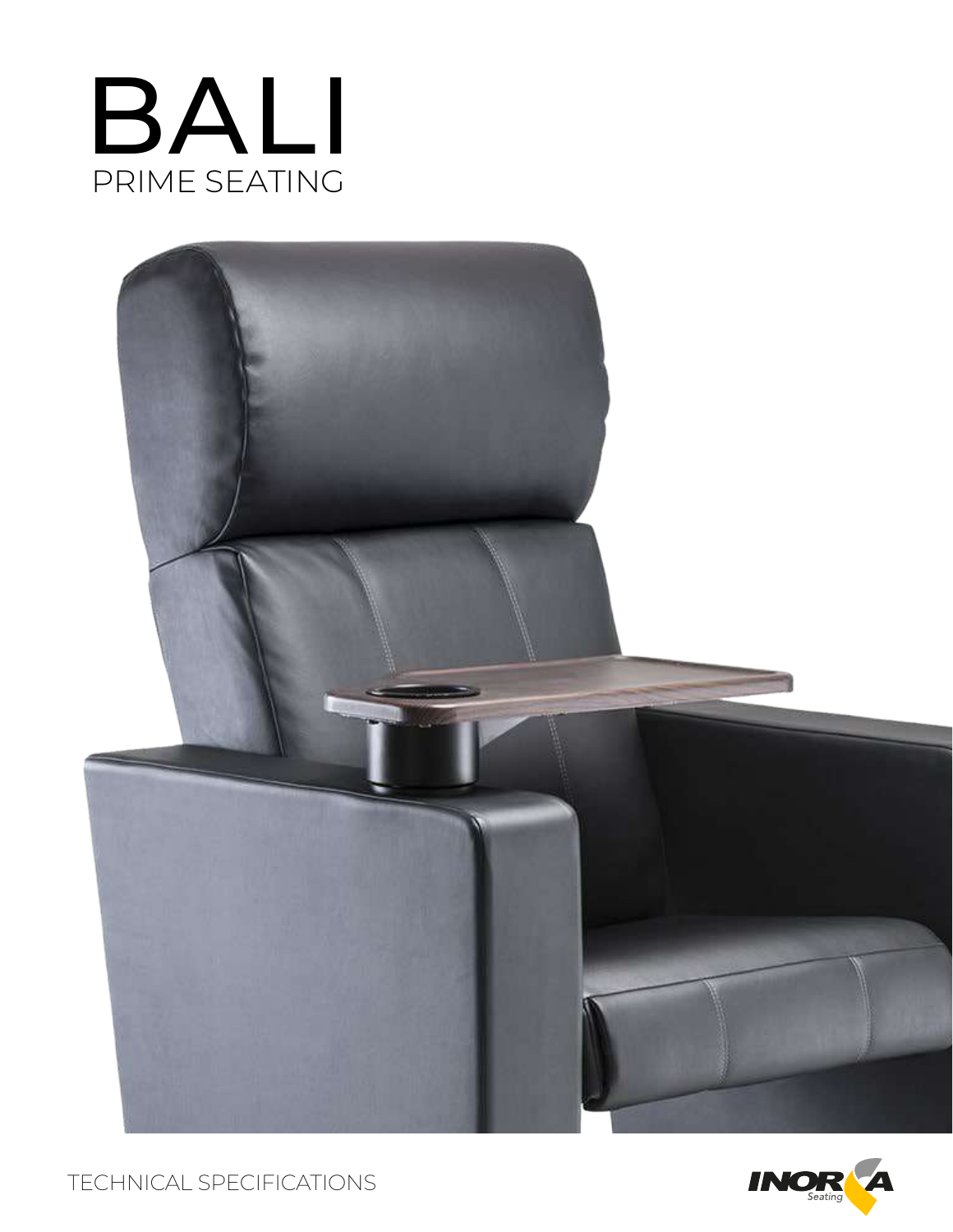# FEATURES AND BENEFITS

#### FIXED OR LOUNGER VERSION

For backrest recline

#### NO-SAG SPRINGS

to reinforce lumbar support and bearing capacity.

#### LUXURY UPHOLSTERY

Exchangeable covers, no staples or glue needed. Ease of installation as your crew can put them once all seats are placed. Easy numbering identification.

#### ANCHORING

Standard fixed or riser mounted for an easier cleaning

#### FLAMMABILITY

Compliance with California Technical Bulletin 117 (TB 117) and Crib 5 on some upholstery references

#### ACCESSIBILITY

2% of seats that comply with the ADA standard

#### ATTIC STOCK

2% critical components for on-site inventory

#### FLEXIBILITY

25"- 27" widths



## **ACCESSORIES**











## NUMBERING AND LETTERING

By seat or by row, plastic, lightened or embroidered.

#### FIXED OR SWIVEL TABLES

Wide range of swivel tables with integrated cupholders. Full sized to maximize concession sales

### UPHOLSTERED ARMRESTS

Fixed or retractable for ADA access

#### 3D HEADREST EFFECT

For a cushy head supportwith an option of embroidered logos.

#### PRIVACY PANELS

For social distancing purposes. Easily installed (or retroffited) and removed.

#### DECORATIVE STITCHING To enhance looks

### FALSE FOOT-REST

To give it a more luxurious appearance

## ULTRA COMPACT VERSION

Folding cushion for reduced platforms

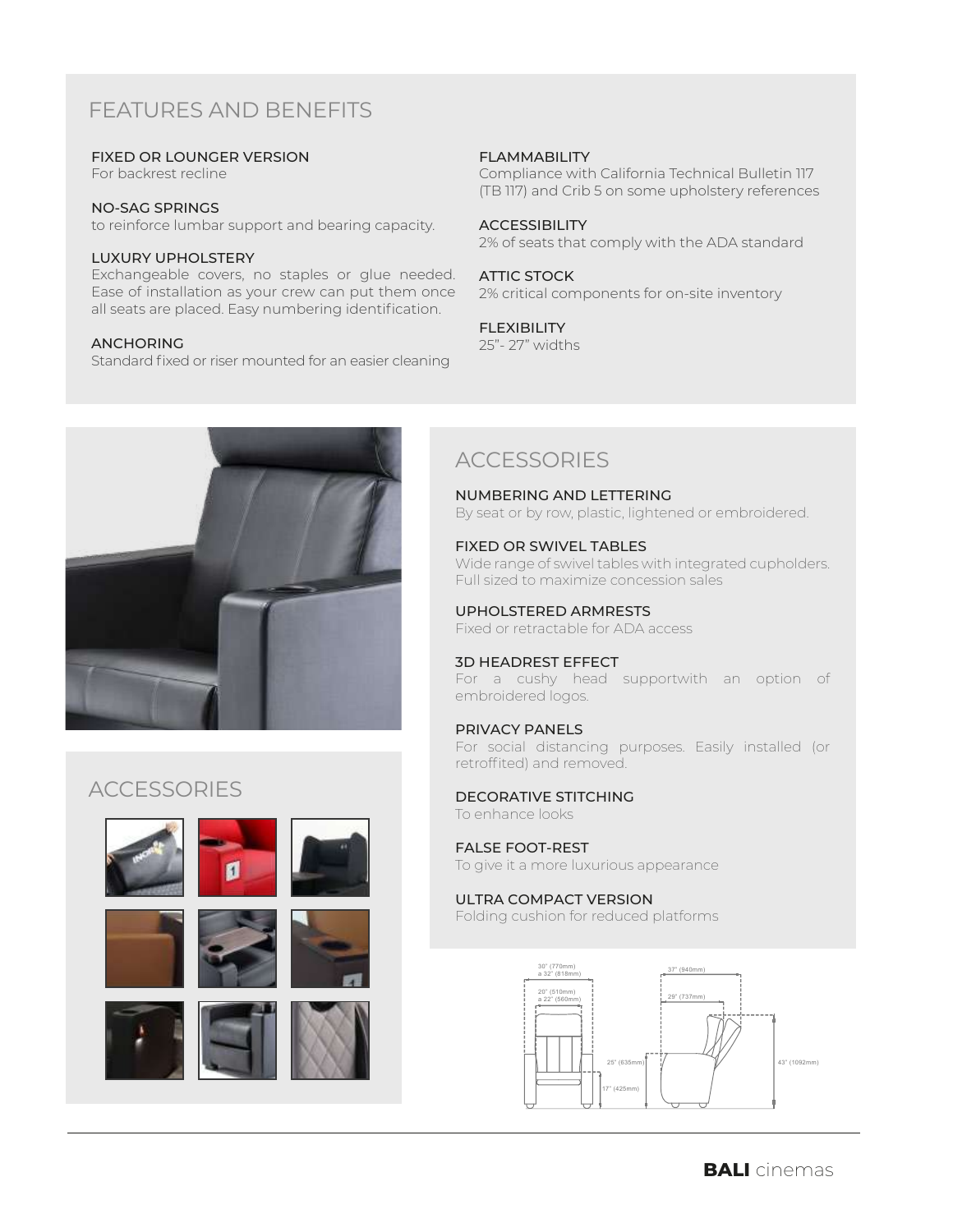# TECHNICAL SPECIFICATIONS

## **STRUCTURE**

• Structural frame made of high quality CR round steel tubing, 18 gauge, of 1" (25mm) diameter

• No-Sag springs to reinforce lumbar support and bearing capacity of the cushion.

• Panel made of triplex of 5/8 (15mm), and reinforced with internal metal plates made of 14-gauge CR steel.

## MECHANISM

• Lounger mechanism includes a reclining shock absorber, made of 65SHORE-A hardness rubber.

• Metal structural components in 11 gauge HR sheet steel, and 1020 steel bushings.

• The ultra compact version includes a counterbalanced mechanism that is maintenance-free and noiseless. Pivot includes an axle of 1/2" (12mm) diameter AISI 1020 steel, with a stamped 8-gauge steel sheet internal pivot stop. Seat pivots bushings are made in Nylon 6.6, and are attached to the seat by steel screws.

• A fixed back option is available

## BACKREST AND SEAT

• Backrest and seat molded in cold-injected polyurethane foam, and upholstered in vinyl.

## MOLDED FOAM

STANDARD

Density *Back 40 - 45 Kg/m3 Cushion 45 - 50 Kg/m3*

Hardness *Back 3.4 - 4.4 Kg/f Cushion 3.9 - 4.3 Kg/f* LUXURY FIRM FOAM

Density *Back 40 - 45 Kg/m3 Cushion 45 - 50 Kg/m3*

Hardness *Back 3.6 - 4.6 Kg/f Cushion 3.9 - 4.9 Kg/f*